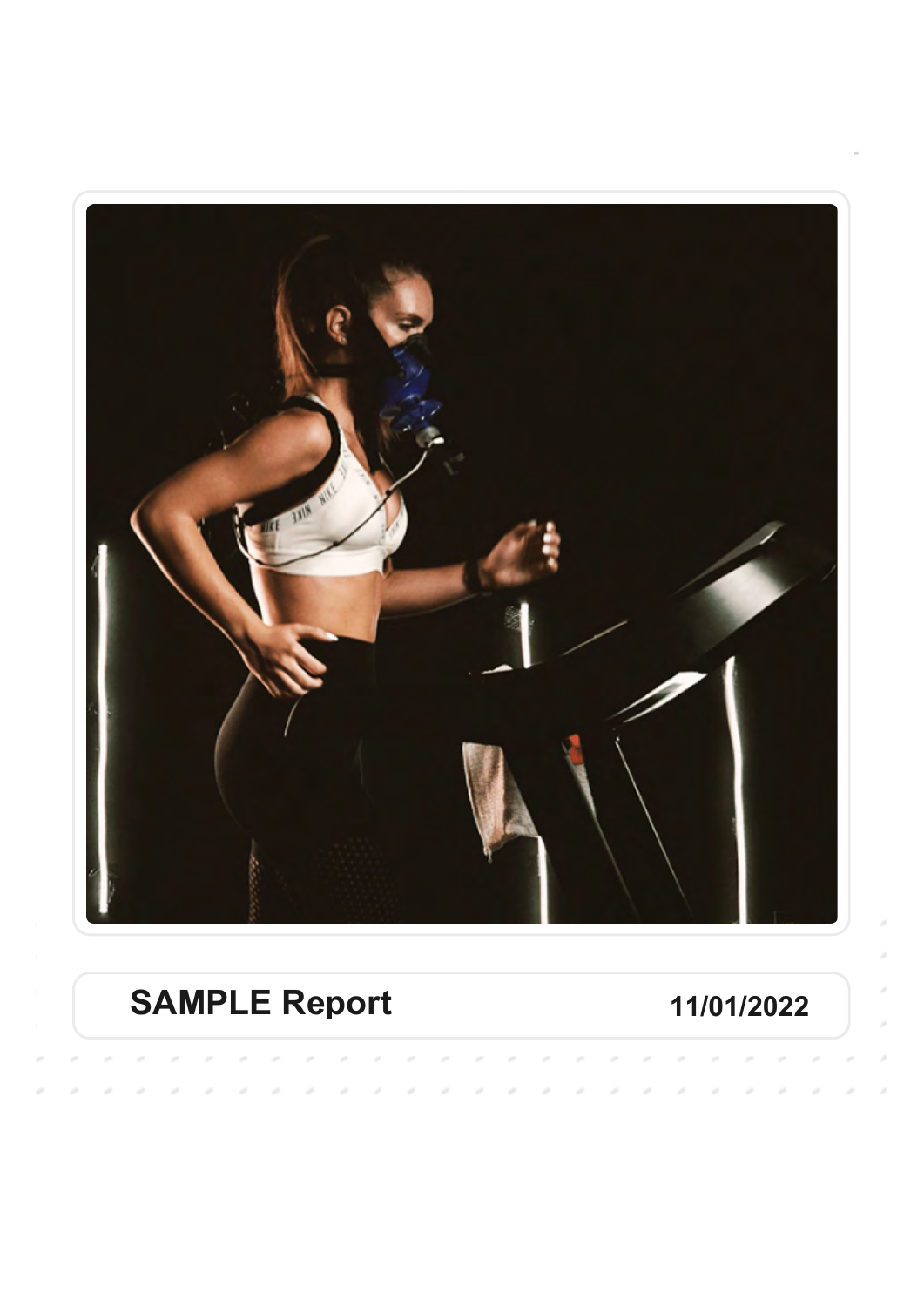

# **We are what we repeatedly do.**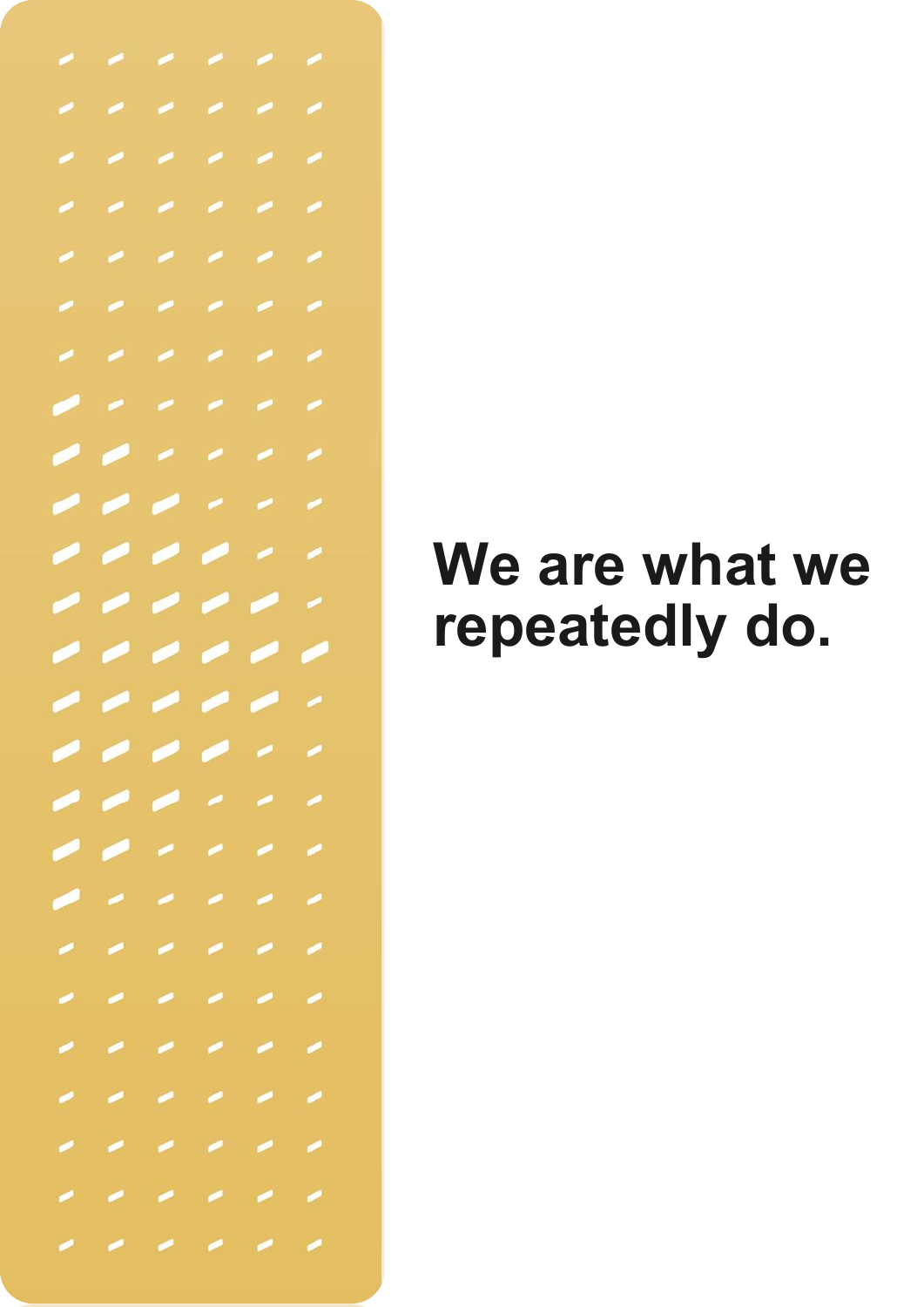#### **Assessment Overview**

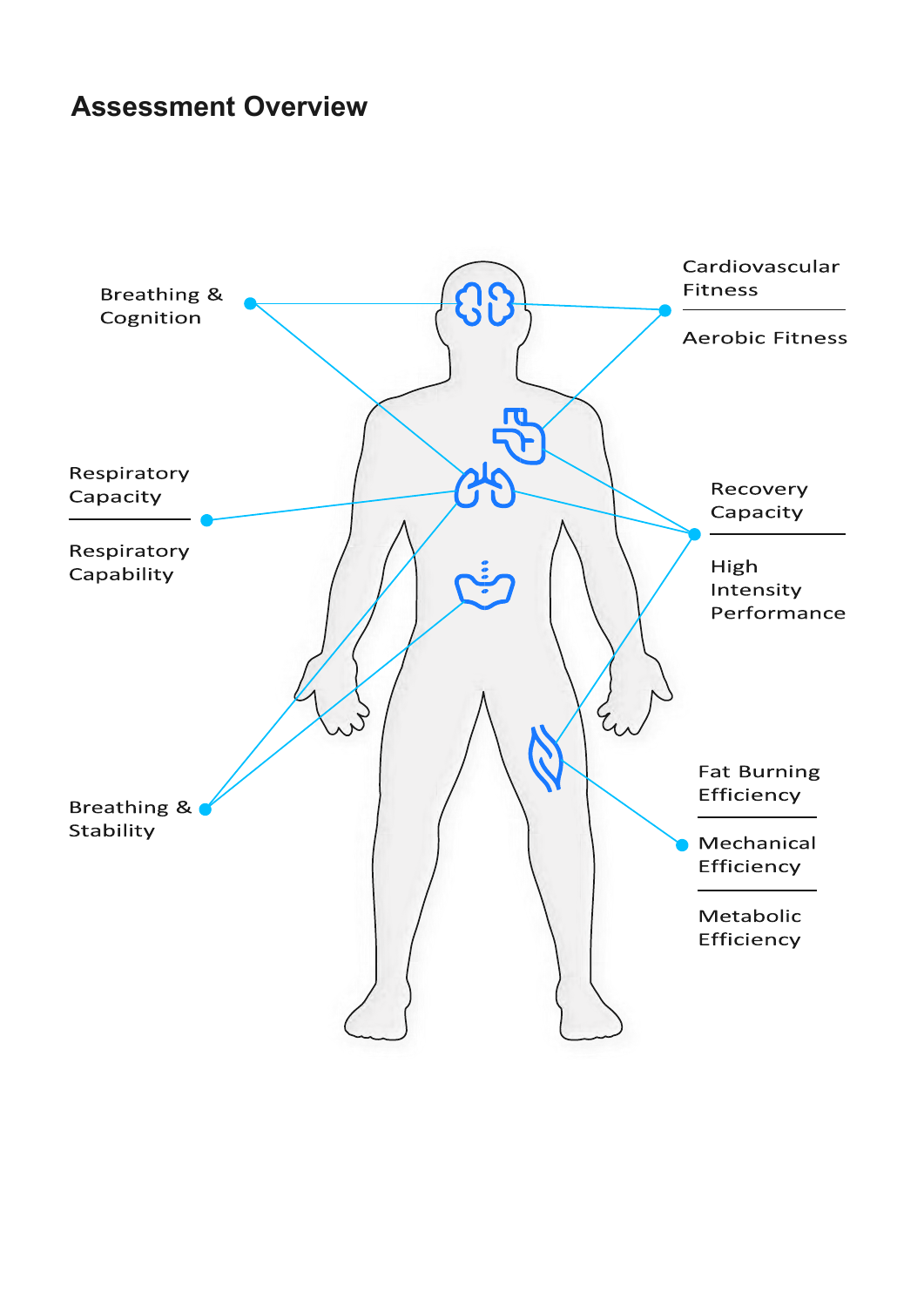### **Assessment Overview**

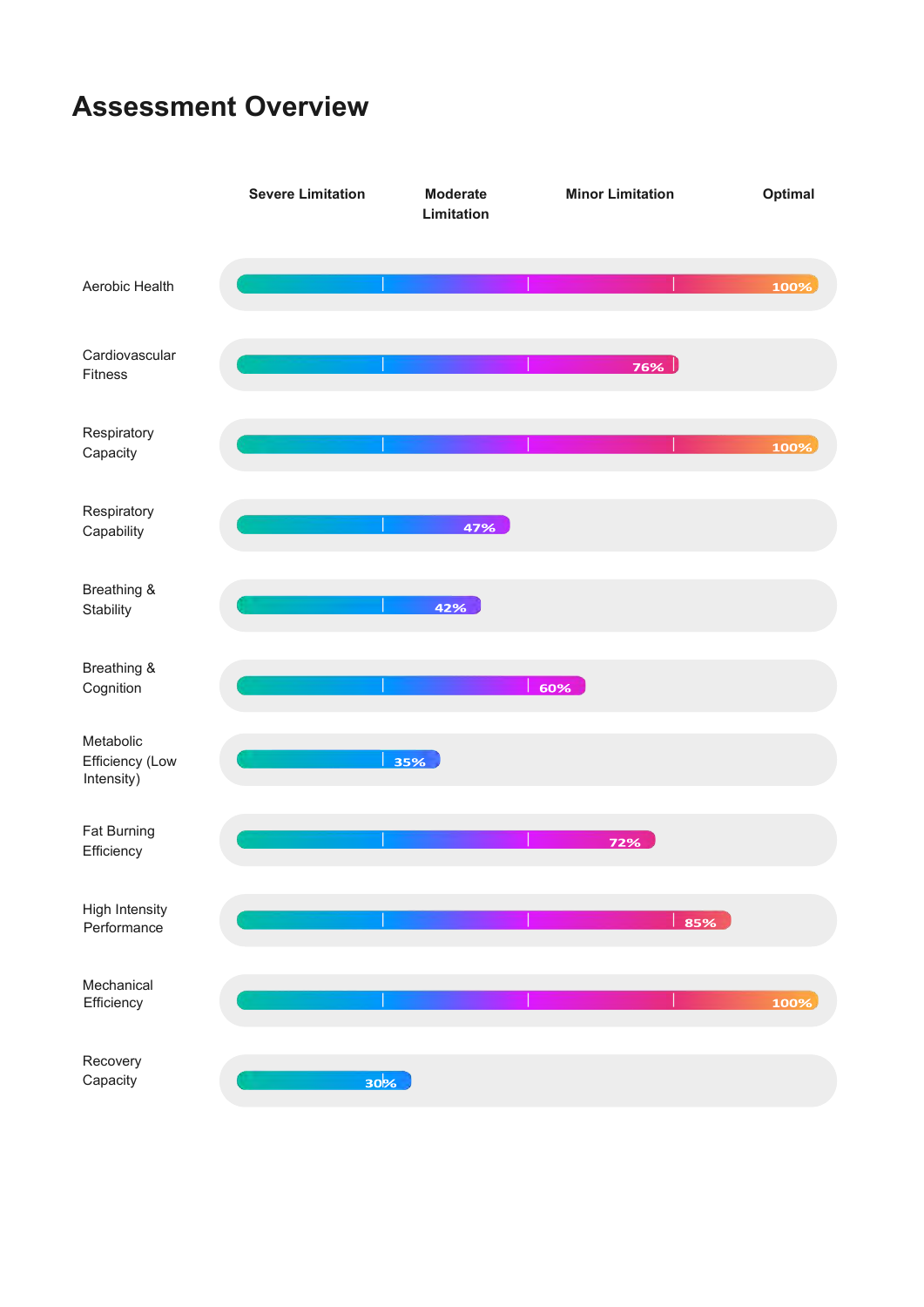### **Assessment Metrics Explained**



#### **Aerobic Health**

This metric represents your ability to exercise at high intensities. Aerobic health is one of the best indicators of overall health and best predictors for developing cardiovascular disease. The value of this metric is based on VO2peak – the maximum amount of oxygen you can use per kilogram per minute – achieve during your test.

A sedentary lifestyle, lack of cardiovascular exercise or excessive weight training will lower this score. Cardio and interval training will improve the score of this metric.



#### **Cardiovascular Fitness**

This metric represents your cardiovascular systems (heart, blood vessels and blood) ability to deliver oxygen to your muscles and will indicate if this system poses a limitation to your ability to exercise and function. The value of this metric is based upon your VO2peak score in comparison with others the same gender and age, as well as the trendline of your VO2pulse (the amount of oxygen used per beat of the heart (VO2/HR) as intensity increases).

A low VO2peak in combination with a decline in your VO2pulse during your test will reduce your cardiovascular score.

A sedentary lifestyle and a lack of cardiovascular training or excessive weight training will lower your cardiovascular score whereas low intensity cardio and interval training will improve it.



#### **Respiratory Capacity and Respiratory Capability**

This metric represents your respiratory systems (lungs, respiratory muscles, and thoracic and rib mobility) ability to effectively provide oxygen to your muscles and will indicate if this system poses a limitation to your ability to exercise and function. The value of this metric is based upon three metrics:

- 1. Respiratory capacity which is measured using two values assessed through spirometry
	- a. The maximum volume of air you can breathe in (FVC)
	- b. The maximum volume you can breathe out in one second (FEV1)
- 2. Respiratory capability which is your ability to USE your capacity during exercise based upon two values measured by the PNO**Ē** unit throughout your Fitness Test
	- a. The volume of air you move per breath (Tidal Volume or VT)
	- b. The frequency you breath per minute (Breathing frequency or BF)

An inability to use your capacity and a high breathing frequency at any intensity throughout the test will reduce your Respiratory Capability score.

A sedentary lifestyle, history of asthma or exercise induced bronchospasm (EIB) or a lack of cardio or interval training will lower the score of this metric. Limitation specific breathing exercises concentrating on frequency and volume in conjunction with cardio and interval training is the most effective way to improve your score.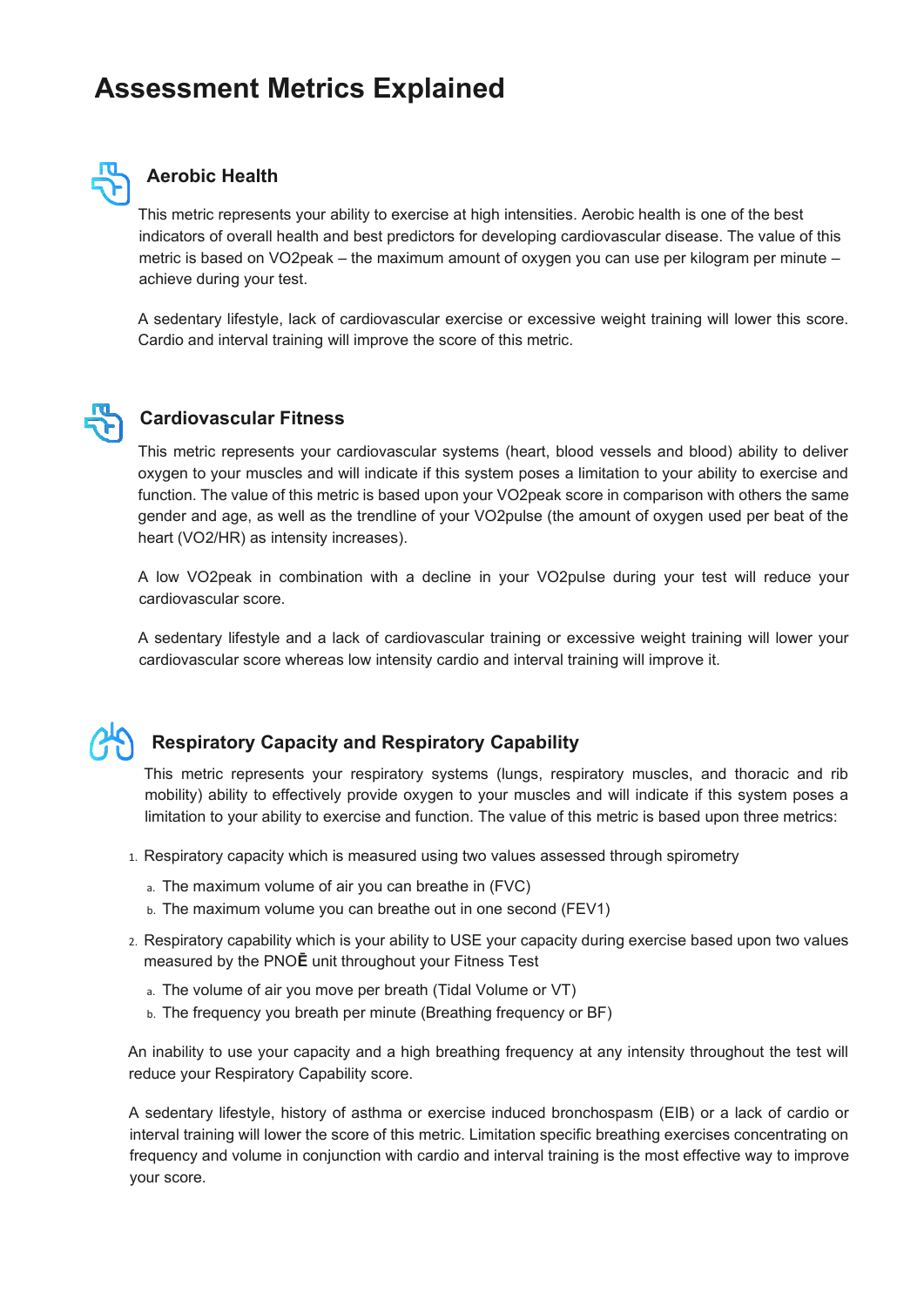### **Breathing and Cognition**

This metric represents how your breathing frequencies are affecting the amount of carbon dioxide (CO2) in your blood/cells. A low level of CO2 (hypocapnia) due to breathing too quickly (hyperventilation) will lead to vasoconstriction of the vessels in the brain resulting in less oxygen being available to your brain cells thereby affecting your cognition (the ability to think and react rapidly).

This score is based upon two metrics:

- 1. Your breathing frequency at different intensities during the test
- 2. The amount of carbon dioxide you exhale during the test

A high breathing frequency (hyperventilation) at one or more intensity level in combination with low CO2 levels being exhaled during the test will result in a lower score.

More than 10% of people chronically hyperventilate without knowing it and are reducing their cognitive capacity through incorrect breathing. Limitation specific respiratory training exercises concentrating on coordinating breathing volumes and breathing frequencies is the best method of improving this score.

## **Breathing and Stability**

This metric represents how your respiratory volumes are affecting your spinal stability, limb power and posture. Your score is based upon your tidal volumes (VT) or the volume of air you breath per breath throughout your test.

Breathing a low volume of air each breath during the test will lead to decreased spinal stability thereby affecting your ability to develop power at your limbs and ability to maintain an upright posture.

A low VT in relation to your respiratory capacity (FEV1) will result in a lower score. A low VT (along with hyperventilation) is a predictor of musculoskeletal dysfunctions such as lower back pain. Limitation specific respiratory training exercises concentrating on volume is the most effective way to improve the score of this metric.

### **Fat Burning Efficiency**

This metric represents your muscle cell's ability to utilize oxygen and burn fat as a fuel source. Fat burning efficiency is highly correlated with cellular health. The score of this metric is based on the heart rate at which you attain the crossover point (the point when you start burning more carbohydrates than fat) in relation to your maximum and starting heart rate during the test.

A sedentary lifestyle, lack of cardiovascular exercise or excessive weight training will lower the score of this metric. Low to medium intensity cardio training in Zone 2 and Zone 5 intervals will improve your score.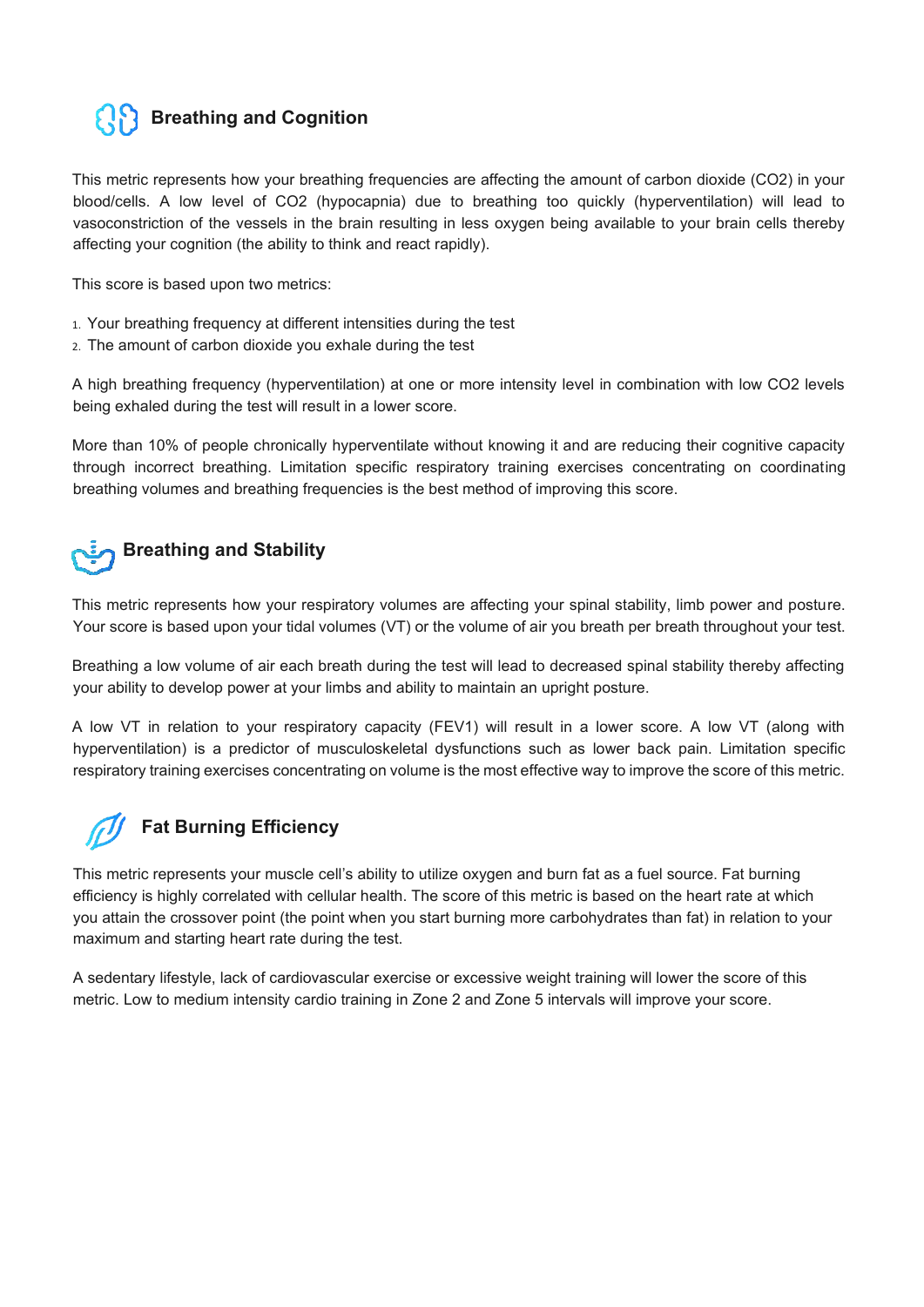

#### **Metabolic Efficiency (Low Intensity)**

This metric represents the number of calories you burn during exercise and whether you are burning more or less calories than the average person of the same age, gender, height and weight. This metric does not represent your resting metabolic rate (RMR). PNOĒ can provide you with your RMR through a separate testing protocol.

The value of this metric is based on the calories burned during the initial stages of the protocol. Caloric restriction, chronic dieting and excessive cardio training are among the most common factors that reduce the value of this metric. Strength training in combination with re-feeding cycles will improve the score of this metric.



#### **High Intensity Performance**

This metric represents how well you use oxygen at higher intensities. The value of this metric is based upon how well you use oxygen (VO2) per beat of heart (VO2/HR or VO2pulse) and per breath (VO2/BF). A reduced score indicates areas of inefficiency at higher intensities. You can improve your score through interval training at the intensities in which you demonstrate inefficiency.



This metric represents the relationship between the work you produce (output) vs. the calories you use (input) or the efficiency ratio with which a person's body is transforming energy from nutrients (kcal/min) into work (watts).



#### **Recovery Capacity**

This metric represents your ability to recover from high intensity exercise. Your recovery score is based upon two variables:

1. Cardiovascular Recovery

The percentage your heartrate (HR) drops in the first one minute of the inactive recovery phase of the exercise protocol in relation to your base HR (your average HR during warm up phase) and maximum HR (your highest HR during the test phase).

2. Metabolic Recovery

The percentage your VCO2 – the amount of CO2 you are breathing out - drops in the first two minutes of the inactive recovery phase of the exercise protocol in relation to your base VCO2 (your average VCO2 during warm up phase) and maximum VCO2 (your highest VCO2 during the test phase).

Your ability to recover is directly related to your level of cardiorespiratory and metabolic fitness. A nominal decrease in HR in the first one minute and VCO2 in the first two minutes will result in a low recovery score. Cardio, interval training and respiratory training (if required) will improve this score.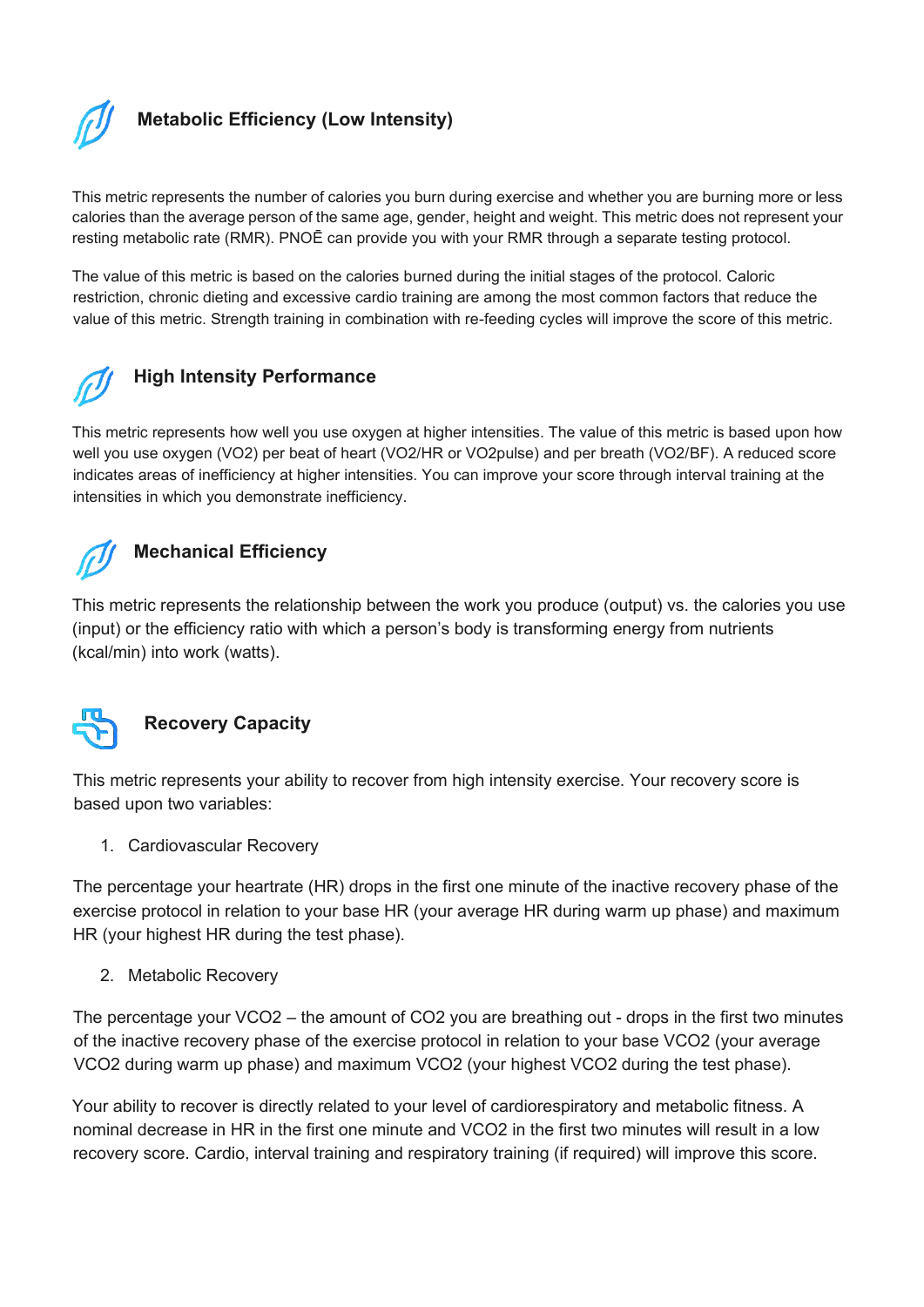### **Workout Programming**

The workout recommendation mentioned below is based on your fitness goal of Conditioning and your scores from the PNOÈ test.



Due to the respiratory limitation(s) identified in your Fitness Report, we recommend that you add respiratory training to your weekly training schedule. The type/intensity/frequency/duration of the respiratory training will be specific to your limitation(s) and provided by your trainer.

A good cardiorespiratory fitness in combination with high-fat burning ability are the foundation of a well condition individual. Low to medium intensity cardio training will help you improve your fat-burning capacity and HIIT will help improve your VO2peak. According to the American Heart Association, VO2peak constitutes the most reliable indicator of cardiorespiratory fitness. However, excessive cardio in combination with HIIT training can "wear out" your muscles and reduce your metabolism making it harder to lose weight. So to make sure your metabolism is maintained at high enough levels you should also make sure to get sufficient strength training during the week.

The focus of your training should be on improving your caloric burn through strength training while maintaining your working on your fat burning efficiency through cardio training. After we achieve this we can focus on improving your cardio-respiratory fitness through HIIT training.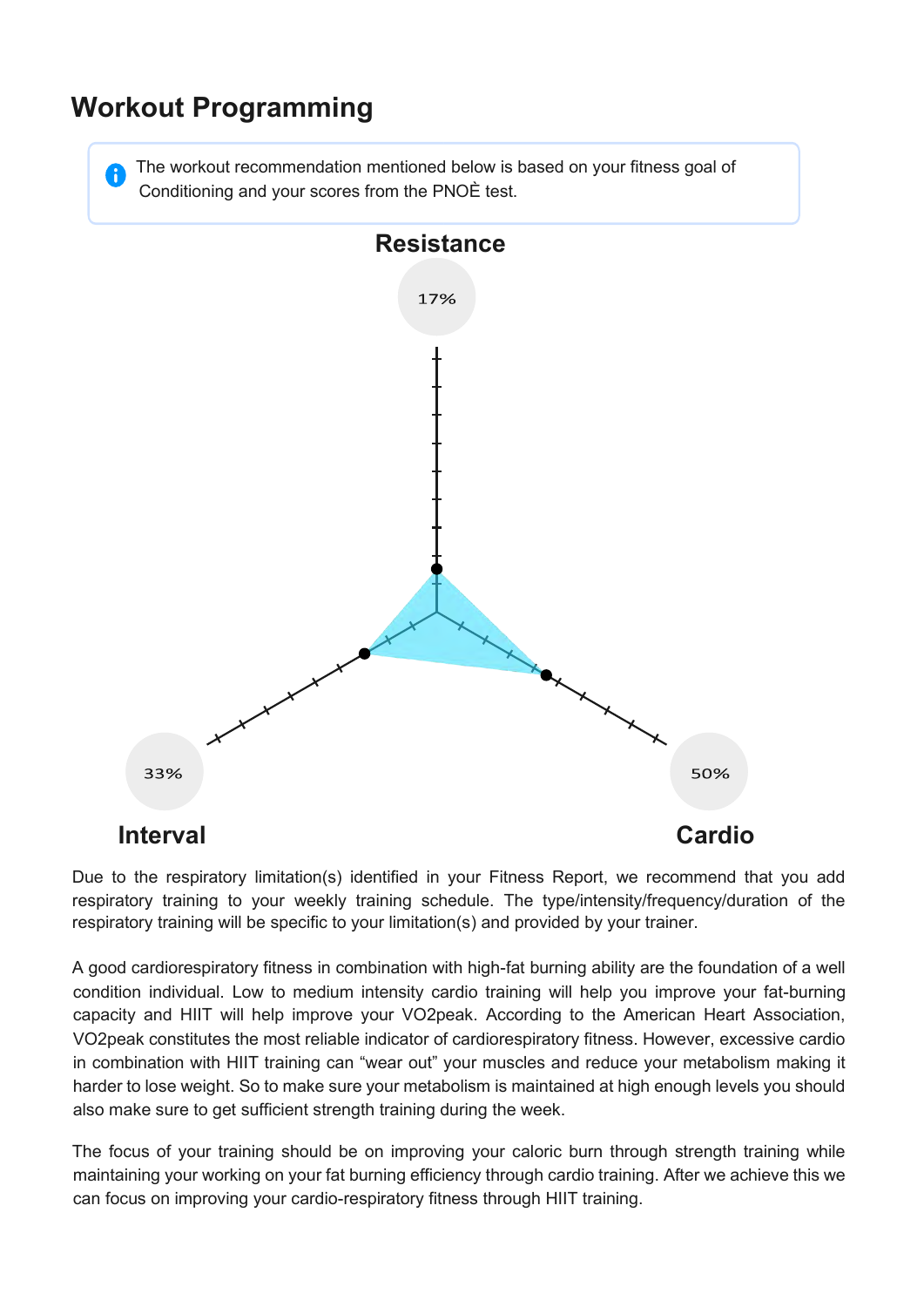### **Training Zones**

| Zone   | <b>HR Range</b> | Wattage<br>Range | <b>Speed</b><br>Range | <b>RPE</b>                                                                                                                    | <b>Benefits</b>                                                                                                                                                | <b>Training Type</b>                        |
|--------|-----------------|------------------|-----------------------|-------------------------------------------------------------------------------------------------------------------------------|----------------------------------------------------------------------------------------------------------------------------------------------------------------|---------------------------------------------|
| Zone 5 | 165 - 171 BPM   |                  |                       | 10/10<br>Feels impossible<br>to continue,<br>completely out of<br>breath, unable to<br>talk                                   | Improves VO2peak, aerobic<br>capacity and muscle<br>metabolism                                                                                                 | Short high<br>intensity<br>intervals        |
| Zone 4 | 157 - 165 BPM   |                  | $14 - 23$ mph         | $8 - 9/10$<br>Difficult to<br>maintain exercise<br>intensity, hard to<br>speak more than a<br>single word                     | Improves anaerobic<br>capacity through<br>improvements in buffering<br>capacity                                                                                | Medium high<br>intensity<br>intervals       |
| Zone 3 | 144 - 157 BPM   |                  | $12 - 14$ mph         | $6 - 7/10$<br>On the verge of<br>becoming<br>uncomfortable.<br>short of breath,<br>can speak a<br>sentence                    | Improves VO2 and<br>cardiorespiratory health<br>through increases in<br>cardiac strength and<br>improvements in O2<br>dependent storage and<br>lactate shuttle | Long medium<br>intensity<br>intervals/tempo |
| Zone 2 | 122 - 144 BPM   |                  | $9 - 12$ mph          | $4 - 5/10$<br>Feels like you can<br>exercise for long<br>periods of time,<br>able to talk and<br>hold short<br>conversations  | Improves aerobic capacity<br>and muscle metabolism<br>through increased<br>mitochondrial density and<br>capillarization                                        | Low intensity<br>cardio training            |
| Zone 1 | 112 - 122 BPM   |                  | $8 - 9$ mph           | $2 - 3/10$<br>Feels like you can<br>maintain this<br>intensity for hours,<br>easy to breath and<br>carry on a<br>conversation | Improves fat burning and<br>increases oxygen delivery<br>to the muscles without<br>significant utilization<br>leading to recovery                              | Recovery                                    |

|                               | <b>Units</b>  | 11/13/2021 |
|-------------------------------|---------------|------------|
| Fat-Max                       | at BPM        | 122        |
| Ventilatory Threshold 1 (VT1) | at BPM        | 123        |
| Ventilatory Threshold 2 (VT2) | at BPM        | 167        |
| VO <sub>2</sub> Peak          | ml / min / kg | 55         |

Τhe exercise intensity where a person burns the most amount of fat and the

least amount of carbohydrates

Fat Max Ventilatory Threshold 1 (VT1) Ventilatory Threshold 2 (VT2) VO2 Peak

considered a workout

The exercise intensity at which physical activity starts to be The exercise intensity at which the body transitions into Zone 5 where anaerobic metabolism becomes a large part of the body's energy generation

The maximum oxygen consumption in milliliters per kilogram per minute (ml/kg/min) of body weight achieved during the test